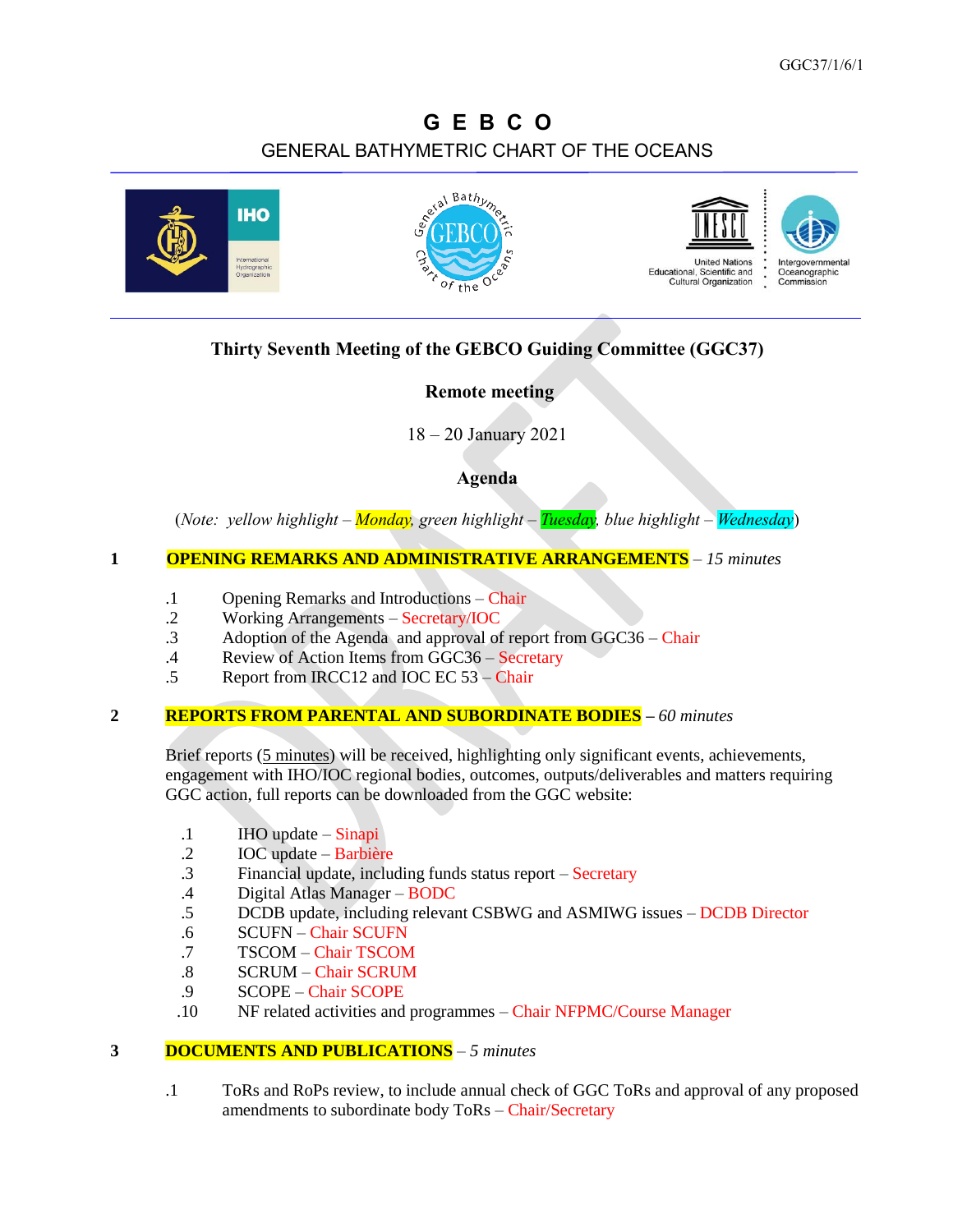#### **4 SEABED 2030** – *90 minutes*

Progress brief on activities of Seabed 2030 Project against agreed Business Plan, including funding state, RDACC and GDACC activities, outcomes from interaction with IOC and IHO Secretariats and endorsement of Work Plan 2021-2022:

- .1 Present Year 3 report and budget for GGC approval, highlighting main deliverables and communications – Project Director
- .2 Funding strategy update Millar
- .3 Presentation of draft Year 4 Work plan and proposed funding bid Project Director

## **5 GEBCO COMMUNICATIONS AND OUTREACH STRATEGY** – *60 minutes*

- .1 Review of GEBCO Communications, Education and Outreach activities Chair SCOPE
- .2 Development of future strategy and activities Chair SCOPE

#### **6 GEBCO WORK PLANS AND FUNDING** *– 60 minutes*

#### .1 **GGC Subordinate bodies' Work Plans 2021-2022**

.1 Approve funding requests and Work Plans of Subordinate bodies, including outputs/deliverables for next period – Chair/Secretary

Chairs will present draft funding requests and Work Plans for their Sub-Committee or Working Group; identifying outputs, deliverables and appropriate milestones for consideration and approval of the GGC.

- .1 SCUFN Chair SCUFN;
- .2 TSCOM Chair TSCOM;
- .3 SCRUM Chair SCRUM; and
- .4 SCOPE Chair SCOPE

# .2 **GGC Work Plan 2021-2022**

.1 Approve GGC funding requests and Work Plans including outputs/deliverables for next period – Chair/Secretary

## **7 SECRETARY RESPONSIBILITIES –** *15 minutes*

.1 Confirm responsibilities – Chair

#### **8 GGC MEMERSHIP** – *30 minutes*

- .1 Identification of individuals, whose terms are due to complete within the next two years **Secretary**
- .2 Details of nominations to fill l vacancy Chair/Secretary

## **9 ELECTIONS** *– 15 minutes*

.1 Election of Chair and Vice-Chair for triennium 2021-2023 – Secretary